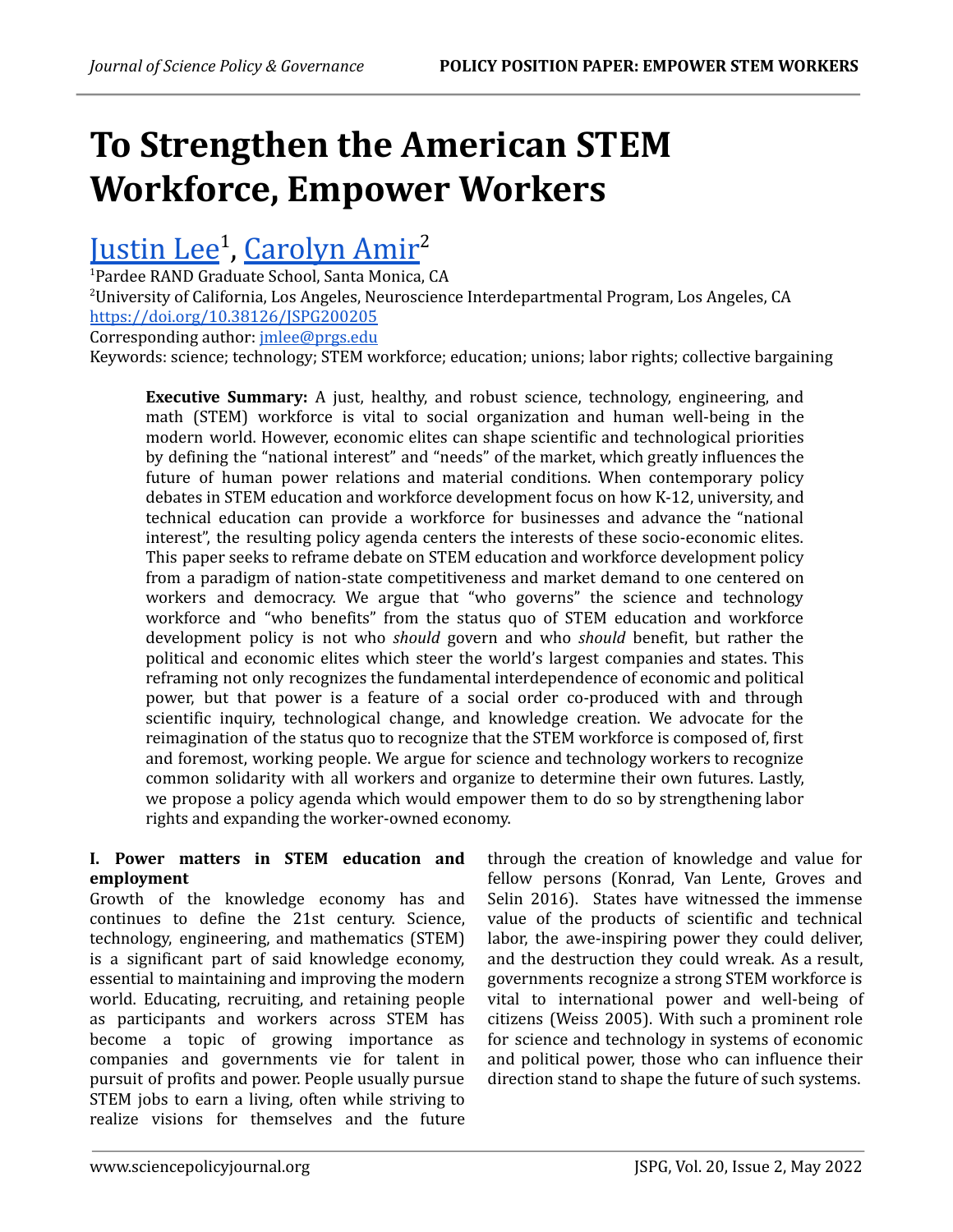Systems of public investment and research funding affect all sectors of STEM. In an ideal democratic system, public funds would subsidize investment in science and technology research which serves the interests of all. However, systems of modern government are far from perfectly representing their constituents. Concentration of economic and political power in the hands of a wealthy few ensures their outsized influence in setting priorities for science and technology investment (Hess et al. 2016). A robust, diverse, and just STEM workforce is not possible in a system dominated by elite interests.

Historically, unions have helped workers gain power. Labor unions have negotiated higher wages, improved health insurance and other benefits, and often participated in politics outside the workplace to advocate for the collective interests of members (Dubofsky and McCartin 2017). Workers in jobs which require expertise in STEM fields are no different. STEM industries rely on complex networks of labor from people with diverse expertise and experience, such as educators, machinists, technicians, engineers, and graduate students. Data from the Bureau of Labor statistics suggests union membership for employees in lower-paying STEM jobs have strong benefits. In 2011, among workers for which data was available, unionized technologists, technicians, and computer support specialists earned approximately 30% more weekly wages than their non-union counterparts (AFL-CIO 2012). A 2021 study found collective bargaining laws boost the annual earnings of teachers with STEM degrees, concentrating benefits among women. Furthermore, women teachers with STEM degrees in states with mandatory collective bargaining had more years of experience, suggesting labor power improves wages and retention for women STEM teachers (Regmi and Ju 2021). Despite critics' arguments that unions limit productivity and competitiveness, research concludes that public education institutions with unionized faculty are more effective than schools without a union (Cassell and Halaseh 2014).

While unions provide a useful framework for building worker power, their numbers have dwindled over the past half-century. Society has failed to act in the best interests of workers or adequately respond to suppression, demonstrating that workers need alternative modes of building power (Hurd 2013 and Hansmann 1993). A combination of strengthening workers' rights to organize collectively and own the companies they work for is the best way to re-envision the STEM workforce for the 21st century.

# **II. Understanding labor power in America and the STEM workforce**

Literature across the social sciences broadly supports that the power of workers in American society relative to their employers has declined drastically since its peak in the mid-20th century (Schrank 2019). Researchers attribute the decline in American worker power to weakened unions and collective bargaining protections, industrial fragmentation, and outsourcing of jobs to jurisdictions without protections for worker organization (Dorn, Schmieder, and Spletzer 2018). Corporate leadership have actively participated in this process and seen profits and valuations rise while wages decline relative to productivity.

Union membership in the United States has declined from more than a third of the private sector workforce in the 1950s to just over 6% in 2021 (Schrank 2019). As unions have weakened, workers have lost both bargaining power and influence over policymakers. Workers can do little to improve their terms of employment while political and economic power concentrate in the hands of a wealthy elite, who use their wealth to expand power through appropriating economic rents from workers and consumers in an oppressive cycle. Studies broadly attribute wage differentials between industries and across firm sizes to rents. Rents create advantages in pricing means and products due to technical advantage, political power, or collusion, and manifest as increased corporate profits or wage premiums for employees (Gibbons and Katz 1992). Economists have argued that declining labor power has resulted in a transfer of rent premiums from workers to their managers and company shareholders (Stansbury and Summers 2020). The inverse relationship between income equality and union density over the past 100 years implies a strong relationship between union membership and social inequality (Farber et al. 2021; Stansbury and Summers 2020).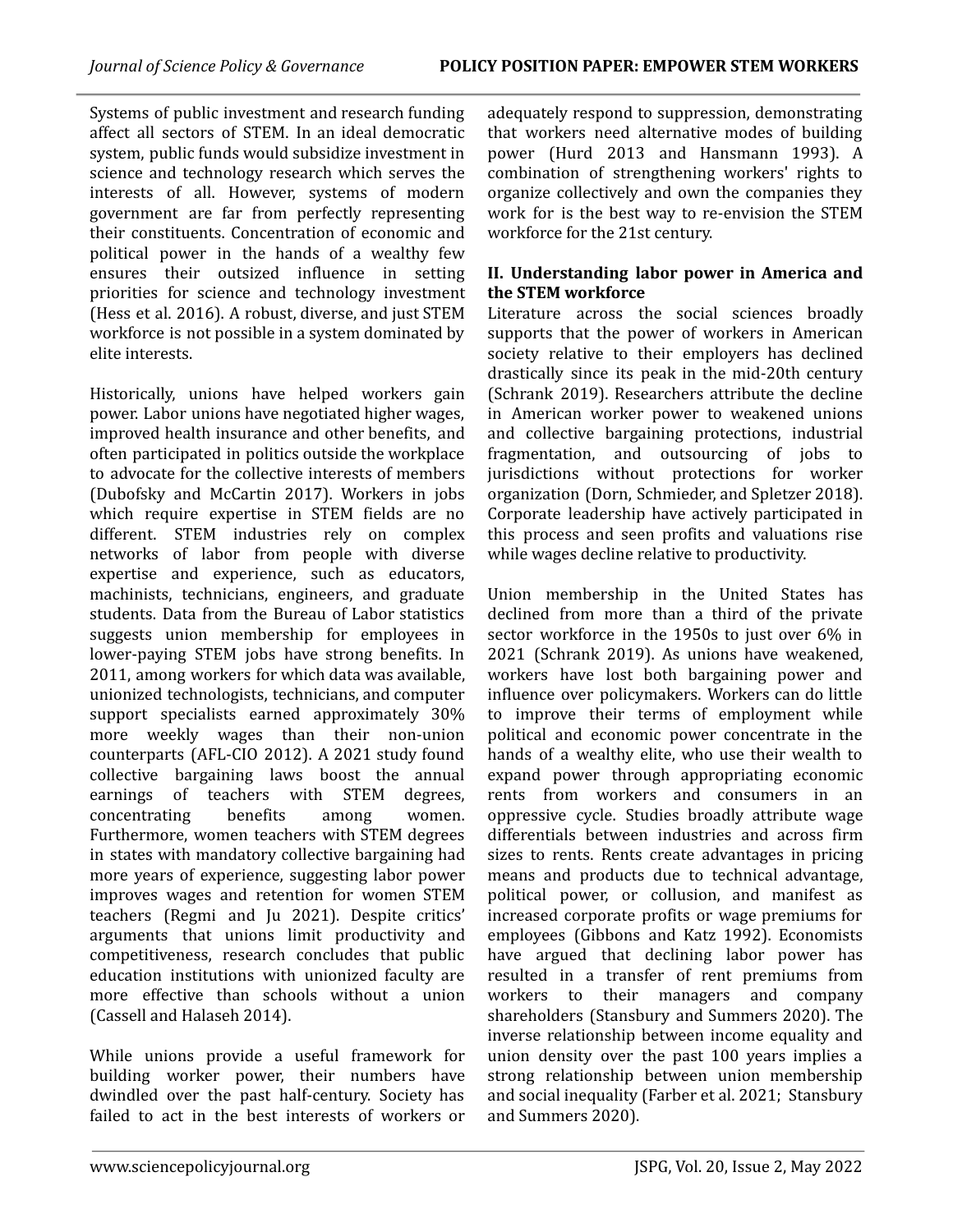Social scientists have sparsely studied labor power in the STEM workforce or hot-button issues like labor organizing among university students and faculty. Scholars and practitioners rarely agree on which jobs are considered "STEM" and which aren't. A 2021 report by the National Science Foundation estimated that including workers without bachelor's degrees in the total STEM workforce amounts to 36 million workers, nearly a quarter of the American Workforce (Okrent and Burke 2022). Overall, the NSF report and its recommendations reflect the state of STEM workforce policy discussions: while it emphasizes expanding participation of historically underrepresented groups, it leaves little space to discuss power relations between workers and employers, between professions and fields, or the public and the governing elite.

# **III. Barriers to empowering STEM workers**

STEM workers face significant challenges to organization efforts. Classifying workers as non-employees endows academic employers with unilateral control of working conditions. Multiple states have legislation designed to undercut organizing rights, including "right-to-work" laws barring requirements that non-union members pay union dues, despite all employees benefiting from collective bargaining contracts (Feigenbaum 2018). In the 2018 case *Janus vs. AFSCME*, the Supreme Court ruled against the American Federation of State, County, and Municipal Employees, arguing that required agency fees are unconstitutional. These policies deprived unions of resources while maintaining their responsibility to represent non-paying workers (Eisenberg-Guyot & Hagopian 2018).

Organizing efforts have been slow to reach the STEM workforce despite patterns of unequal pay, discrimination, harassment, and other poor working conditions (Alegria 2015; Oh 2011). Beyond legal barriers, entrenched cultural attitudes among STEM workers hinder advancements. Anecdotally, STEM workers, often white-collar professionals, may perceive themselves as above the working class and therefore above unions. This perception has the bilateral effect of deterring union organizers who may grow frustrated with "snooty" academics (Shapley 1972). In this way, identity politics

disrupts solidarity between those STEM workers with higher education degrees and those without; in many cases, to support organizing efforts, white-collar workers must choose to join with blue-collar workers. STEM employers often implement hierarchical workforce stratification, incentivizing "higher-skill" positions. These employer practices demotivate well-compensated workers from identifying with their fellow workers.

Achieving worker power in STEM demands financial, time, and personnel resources. While owning capital is financially beneficial, starting or owning a business requires access to considerable initial capital, along with tools and resources to effectively achieve these goals. Financial concerns are arguably the biggest hurdle to worker burnout, and financing workers' takeover of a company is crucial to the success of these endeavors (Walsh et al. 2018). Conversion of businesses to employee ownership in the U.S. remains low, while workers highly seek home ownership, often seen as "a reflection, and indeed a guarantee, of American democracy" (Harris 1990). Thereby, the national ethos incentivizes Americans to invest in personal capital, while business capital remains in the hands of business owners. STEM workers who seek to collectively bargain with employers often confront large, powerful administrative bodies. Given these systemic obstacles, organizing a collective effort against administrations averse to unionization is a daunting and penalizing endeavor for STEM workers, despite entitlement to collective bargaining rights.

Meanwhile, legal obstacles confront college and university workers at every level of the STEM academic hierarchy. The 1980 Supreme Court decision in *NLRB v. Yeshiva University* set the precedent that faculty members are not employees as defined by the National Labor Relations Act, but rather "managerial or supervisory personnel'' and therefore do not possess the right to organize. Furthermore, the National Labor Relations Board (NLRB) has historically narrowed the scope of who qualifies as an employee, making unionization difficult for STEM workers in ambiguous positions, like "independent contractors," student workers, and tenure-track faculty members at private colleges and universities. Until 2016, students who performed services for financial compensation at a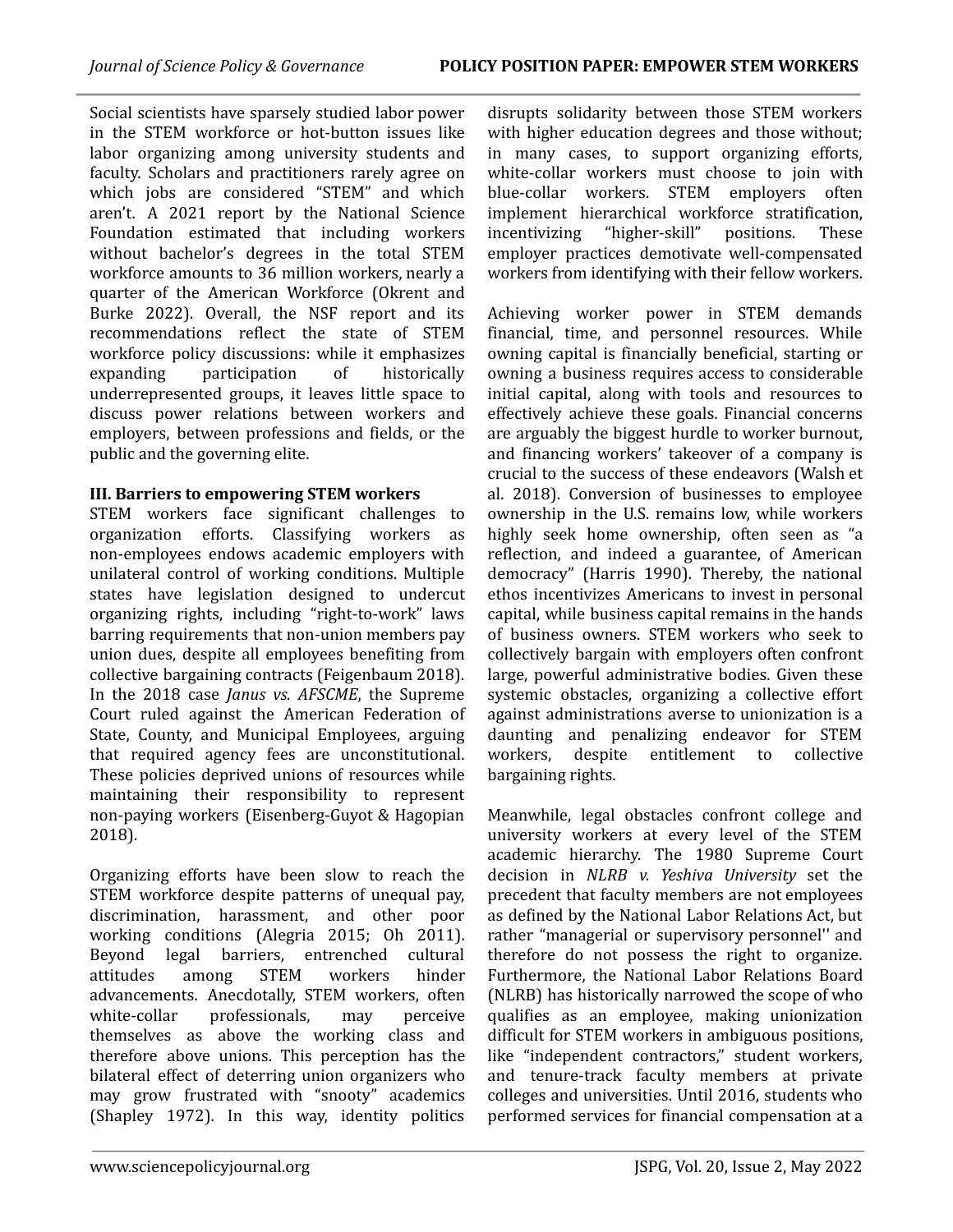private college or university in connection with their studies were not considered employees. Still, students must confront powerful forces to achieve unionization and often fight for many years. The Columbia University student union fought for union recognition for seven years until finally being recognized in 2019, followed by years of student strikes until a contract was finalized in 2022. University of California (UC) administrators attempted to prevent a student researchers union for over a decade, leading up to the recent formation of the largest union in over a decade: the Student Researchers Union (Student Researchers United 2020). Upon presenting the UC administrators with a verified majority in 2021, they formally notified the Public Employment Relations Board of their denial. The union achieved recognition only after a majority of student researchers signed strike authorization cards; however, to date, the students and university have yet to finalize a contract. Unionization presents a way forward for historically underpaid academic STEM workers: a systematic analysis found that graduate student unionization leads to higher remunerations and benefits for graduate students including higher stipends and lowered student fees (Schenk 2007).

# **IV. A policy agenda for building labor power in the STEM workforce**

*i. Approach 1: Reinforce institutions of labor power by strengthening workers' rights to organize*

# *Pass legislation to protect the collective bargaining rights of STEM workers.*

Retention of STEM workers is crucial to STEM innovation. Historically, robust retention of workers has been achieved through preserving workers' right to organize. Passing the Protecting the Right to Organize (PRO) Act (H.R.842) would protect and expand all workers' rights to organize by forbidding employer interference and influence in unionization efforts and penalizing companies and executives that violate workers' rights. This policy would require employers to negotiate with unions quickly and in good faith, establishing a mediation and arbitration process with a concrete timeline for reaching a contract. Such protections enable all workers, including STEM workers, to organize for better wages and benefits. Raises for low- and middle-income workers, along with improved protections from harassment and discrimination, would help address historical inequities in STEM industries. The act would provide workers with resources to navigate workplace procedures and facilitate rights disputes. Finally, unionization leads to better protection for immigrant workers, whose labor is vital to both industry and academic STEM fields (Schmitt 2010). We expect this policy to create economic growth and innovation as well as improve quality of life, workplace health, and safety.

# *Expand the scope of protected workers at academic institutions.*

The President should issue an executive order or Congress should pass a bill prohibiting the NLRB from enforcing any rule that excludes non-administrative workers including teaching assistants, graduate student researchers, post-doctoral workers, and faculty from the definition of "employee" under federal labor laws. Under this policy, STEM workers at public and private institutions are granted every right and responsibility conferred to them under the definition of "employee," including the right to collective bargaining. As a result, research workers are protected from classification as "manager" or other statuses exempting them from worker rights. Prohibiting these classifications empowers workers to negotiate with administrators as equals to democratically approve a binding, enforceable contract.

# *Challenges to Approach 1*

An approach aimed at strengthening collective bargaining rights for workers poses a political challenge. Unions have largely failed to deliver on the promise of a share in power and profits they and liberal capitalists promised in the 20th century (Hurd 2013 and Hansmann 1993). A combination of factors—decades of unqualified neoliberalism, changing economic circumstances, and an aggressive, well-funded campaign by corporations to dismantle the power of labor unions—has produced a precipitous decline in union density from 35% of the workforce in 1953 to just under 10.8% today (Domhoff 2019). Labor power threatens economic elites who own the lion's share by threatening to withhold work for a greater share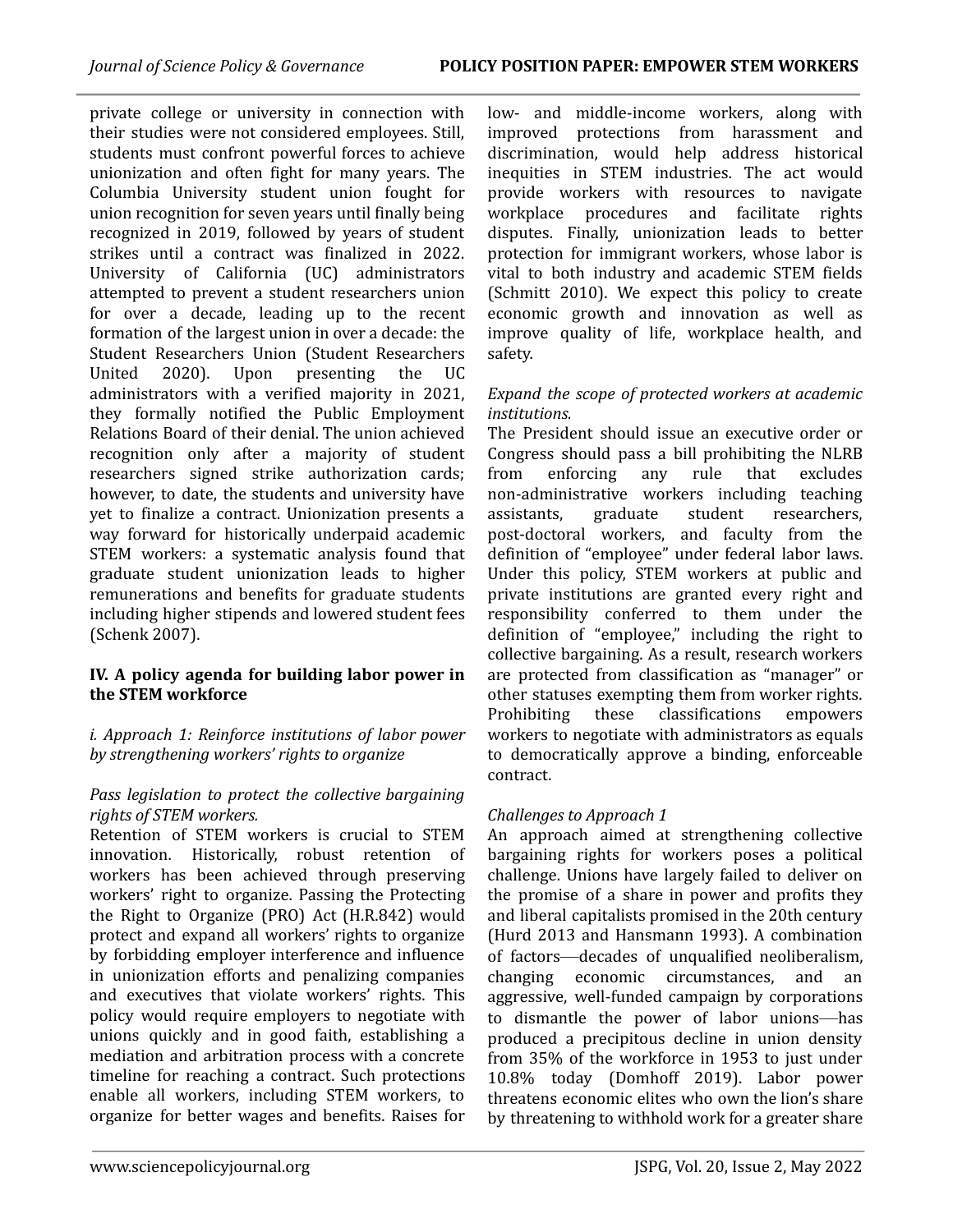of power and profit. Owners and investors would certainly mount a concerted campaign to maintain the status quo, aided in their effort by a systematically biased political system. Furthermore, decades of suppression and neglect have strengthened systemic barriers to building labor power in the U.S., meaning these policies may be able to increase union density, but likely will fall short of the strength of historic labor power. Finally, collective bargaining is not a panacea for workers' liberation and economic democratization.

#### *ii. Approach 2: Support employee ownership Expand availability of financial resources for worker-ownership*

Workers and business owners that might seek to convert a company or start an employee-owned business frequently suffer from a lack of access to the financial tools and resources to move forward. To increase formation of and conversions to worker-ownership models, we propose expanding capital and the diversity of financial tools available to would-be and existing worker-owners. One policy that could have the largest impact in expanding financial access for worker-ownership would be the establishment of an Employee Ownership Bank by the U.S. Congress. This bank would resemble the structure and mission of the pilot within the Employee Ownership Bank Act, part of the Build Back Better legislative package, and provide financial support for ESOPs or Cooperatives to purchase their companies through direct loans or loan guarantees. Ideally, such a system of financial incentives and tools would incorporate a democratic business governance, where employees control over 50% of the board of directors, ensuring maximum benefit to employees and reducing shareholder rent-seeking.

The provision of a large pool of funds explicitly to support worker-ownership would increase the amount capital employees can raise to buy companies. Policymakers might go further by subsidizing worker ownership conversions with the capital gains taxes raised from the sale, or in the case of company or facility closure, allowing workers to borrow against the future value of social insurance payments. Such policies would bring the U.S. closer to the Italian Marcora framework, a series of laws giving employees resources and rights to buy their company as a

worker cooperative and borrow against accrued unemployment insurance. The Marcora Laws have helped more than triple the share of national employment in Italian cooperative businesses to over 7% between 1980s and 2017 (Holmström 1985; Borgaza et al. 2019). This growth adds to the more than 30% of Italian workers represented by a labor union.

# *Support employee ownership education*

Beyond increasing worker-owners' access to finance and financial tools, information availability on worker ownership practice and policy is vital to impactful policy. Several states already have centers for public education on worker ownership (Chandler 2017). A few universities have added programs for studying employee ownership and training participatory business management (Josephs 2019). Governments, universities, and private foundations should fund existing and new institutions to support public knowledge and skills relevant to employee ownership and cooperative economies. Academic programs centered on worker ownership and economic democracy could serve as laboratories of thought and development for democratic governance of productive organizations. This would support employee-ownership policy knowledge and practice, lowering barriers and broadening the potential pool of convertible companies (Gowen 2019).

Congress should support the public by directing the Department of Labor to establish an Employee Ownership and Participation Initiative within the Employment and Training Administration by enhancing and passing the Worker Ownership, Readiness and Knowledge (WORK) Act (H.R.2387). This program could direct funds to support worker ownership and participation education centers. The Department of Education (DOE) could also support the study and teaching of cooperative business and economics at colleges and universities by creating incubators for technical and legal frameworks to improve social outcomes in cooperatives. Policymakers should use this program as an opportunity to enhance equitable policy impact and access to employee ownership by reserving funding for community and technical colleges, Historically Black Colleges and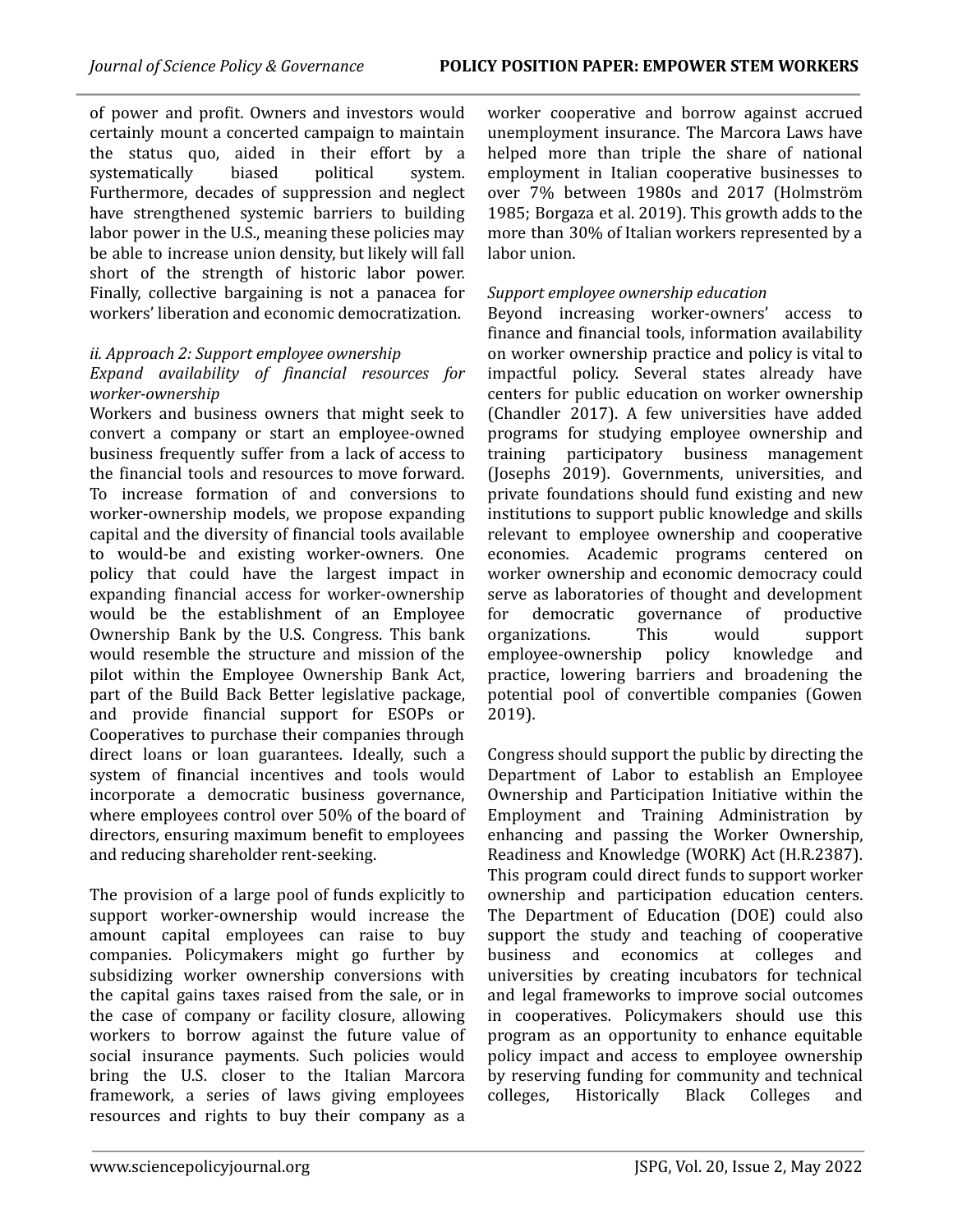Universities (HBCUs), and Minority Serving Institutions (MSIs).

# *Establish a workers' Right-to-Own framework*

Despite improved access to financing and information, barriers to worker ownership will likely remain high. Policymakers should encourage democratizing economic power by passing a cooperative conversion framework to alter tax and regulatory incentive structures in favor of employee ownership. This framework, based on the successful Italian Marcora laws, would guarantee workers' rights to purchase their companies, in the event of sale or closure of the company or a subset of its facilities (Gowen 2019).

A Right-to-Own framework for the U.S. should be informed by knowledge of the U.S. economy and scholarship on international cooperatives. Studies of the Marcora laws in Italy have indicated they were most effective for small and medium firms with  $\sim$ 50 to  $\sim$ 250 employees (Vieta et al. 2017). Congress could incorporate the results of such research into the American framework, with stepped-effect scales for certain regulations, ramping-up for firms with more than ten employees and down for firms with more than 250 employees. Workers would be allowed to purchase their companies as either a cooperative or ESOP. Under this framework, its core would cover firms employing a quarter of the American workforce and its periphery at least another quarter (Bureau of Labor Statistics 2022).

# *Challenges to Approach 2*

Many workers in STEM fields work for public or non-profit institutions. In such organizations, workers share the role of directing resources to scientific and technical work. For example, public or private universities have responsibilities to

#### **References**

AFL-CIO, Department of Professional Employees. 2012. "The STEM Workforce: An Occupational Overview". Washington, DC: AFL-CIO. [http://uwua.net/wp-content/uploads/2017/01](http://uwua.net/wp-content/uploads/2017/01/protech-The-STEM-workforce-2012.pdf) [/protech-The-STEM-workforce-2012.pdf](http://uwua.net/wp-content/uploads/2017/01/protech-The-STEM-workforce-2012.pdf).

students, the public, funders and donors, and therefore require alternative frameworks for democratization. Additionally, STEM work can be capital-intensive, requiring large amounts of investment and support, making worker ownership buyouts prohibitively expensive. Finally, workers at large firms, like government contractors and technology companies would face numerous logistical and governance challenges to and after the worker ownership conversion due to the lack of examples at-scale globally. With such challenges in mind, we must recognize that worker ownership may not be the best solution for empowering workers and recommend a diversity of policy approaches to fostering democratization in the STEM workforce.

#### **V. Conclusion**

We believe that the most important way to re-envision the STEM workforce for the 21st century is to empower people. While this paper posits few novel policies, policy recommendations for improving the STEM workforce development and education in the U.S. seldom consider the importance of empowering STEM workers and others directly affected by policies. By centering people within STEM workforce policy and recognizing a workforce as composed of workers, this paper recommends an agenda which moves towards building social power to further democratize labor and governance in science and technology. We recommend two main approaches: strengthening worker power to organize and supporting democratic governance of productive organizations through worker ownership. We believe that these policies, as part of a wider agenda, will empower workers to improve their conditions and collectively shape the future through the coproduction of both political and economic democracy.

Alegria, Sharla N., and Enobong Hannah Branch. 2015. "Causes and Consequences of Inequality in the STEM: Diversity and its Discontents." *International Journal of Gender, Science and Technology* 7, no. 3 (2015): 321-342. [http://genderandset.open.ac.uk/index.php/gen](http://genderandset.open.ac.uk/index.php/genderandset/article/view/307/717) [derandset/article/view/307/717](http://genderandset.open.ac.uk/index.php/genderandset/article/view/307/717)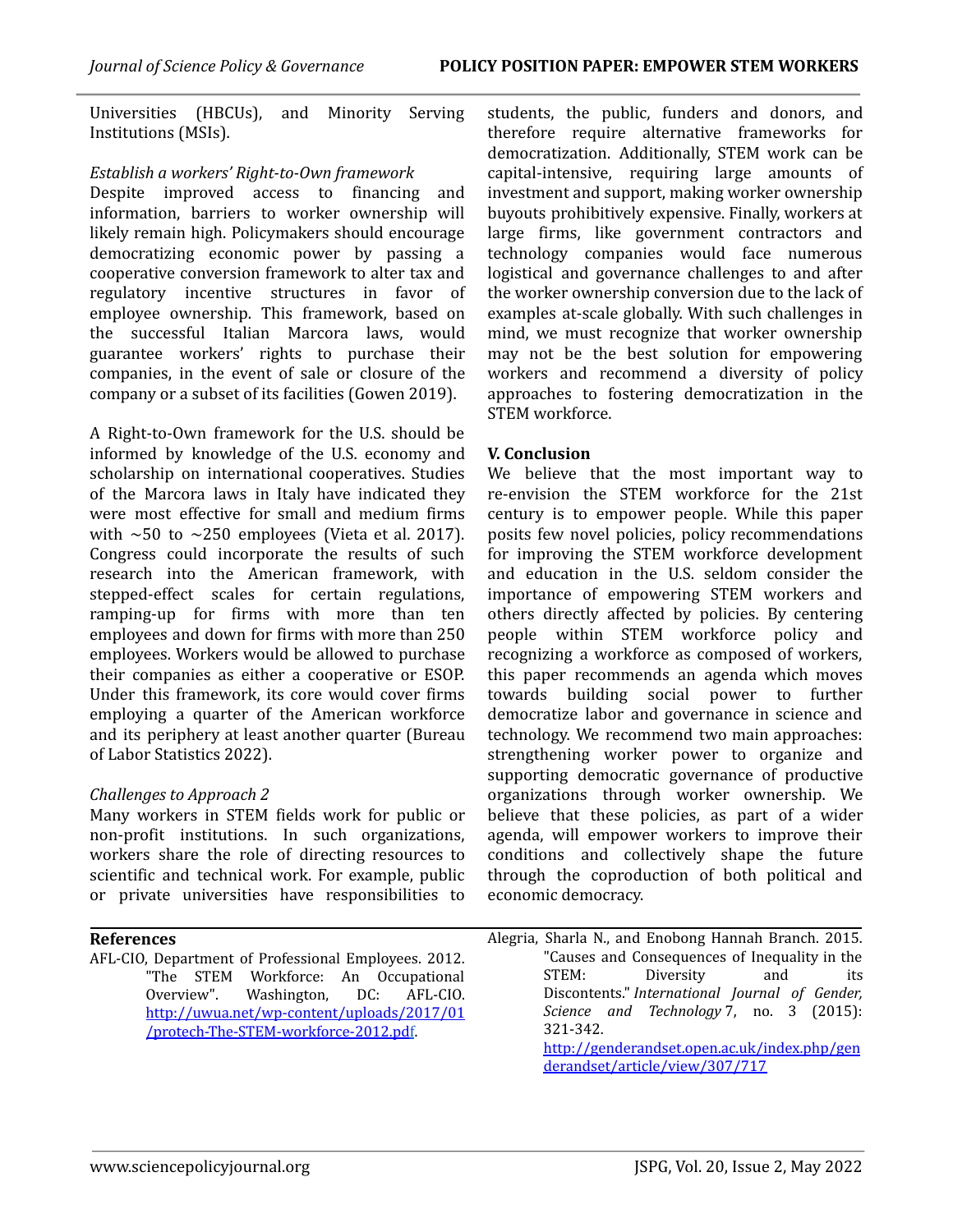- Borgaza, Carlo, Manlio Calzaroni, Chiara Carini, and Massimo Lori. 2019. "*Italian cooperatives: an analysis of their economic performances, employment characteristics and innovation processes based on combined used of of icial data"*. CIRIEC International, Université de Liège.
- Buchmueller, Thomas C., John DiNardo, and Robert G. Valletta. 2002. "Union effects on health insurance provision and coverage in the US." *Industrial and Labor Relations Review* 55, no. 4 (July): 610-627.

<https://doi.org/10.3386/w8238>

- Bureau of Labor Statistics. 2021. "Table F. Distribution Of Private Sector Employment By Firm Size Class: 1993/Q1 Through 2021/Q1, Not Seasonally Adjusted". Accessed May 2, 2022. https://www.bls.gov/web/cewbd/table\_f.txt
- Cassell, Mark, and Halaseh, Odeh. 2014. "The Impact of Unionization on University Performance." *Journal of Collective Bargaining in the Academy* 6, no. 3 (2014). <https://thekeep.eiu.edu/jcba/vol6/iss1/3>
- Chandler, Paul. 2017. "Public Policies Supporting Worker Ownership at City, State, and Federal Levels". Center for Community-Based Enterprise.
- Domhoff, G. William. 2019. *The corporate rich and the power elite in the twentieth century: How they won, why liberals and labor lost*. Oxfordshire: Routledge.
- Dorn, David, Johannes F. Schmieder, and James R. Spletzer. 2018. "Domestic outsourcing in the US." US Department of Labor Technical Report. Last modified January 31, 2018. [https://www.dol.gov/sites/dolgov/files/OASP/](https://www.dol.gov/sites/dolgov/files/OASP/legacy/files/Domestic-Outsourcing-in-the-United-States.pdf) [legacy/files/Domestic-Outsourcing-in-the-Unite](https://www.dol.gov/sites/dolgov/files/OASP/legacy/files/Domestic-Outsourcing-in-the-United-States.pdf) [d-States.pdf](https://www.dol.gov/sites/dolgov/files/OASP/legacy/files/Domestic-Outsourcing-in-the-United-States.pdf).
- Eisenberg-Guyot, Jerzy, and Amy Hagopian. 2018. "Right-to-work-for-less: How Janus v. AFSCME threatens public health." *NEW SOLUTIONS: A Journal of Environmental and Occupational Health Policy* 28, no. 3 (June): 392-399. [https://doi.org/10.1177%2F10482911187847](https://doi.org/10.1177%2F1048291118784713) [13](https://doi.org/10.1177%2F1048291118784713)
- Farber, Henry S., Daniel Herbst, Ilyana Kuziemko, and Suresh Naidu. 2021. "Unions and inequality over the twentieth century: New evidence from survey data." *The Quarterly Journal of Economics* 136, no. 3 (2021): 1325-1385. <https://doi.org/10.3386/w24587>
- Feigenbaum, James, Alexander Hertel-Fernandez, and Vanessa Williamson. 2018. "From the bargaining table to the ballot box: Political effects of right to work laws." No. w24259. National Bureau of Economic Research. <https://doi.org/10.3386/w24259>
- Felt, Ulrike. ed. 2016. "Chapter 2: Making Knowledge, People, and Societies." *The handbook of science and technology studies*. Cambridge: MIT Press.
- Gibbons, Robert, and Lawrence Katz. 1992. "Does unmeasured ability explain inter-industry wage differentials?." *The Review of Economic Studies* 59, no. 3 (July, 1992): 515-535. [http://www.jstor.org/stable/2297862?origin=J](http://www.jstor.org/stable/2297862?origin=JSTOR-pdf) [STOR-pdf](http://www.jstor.org/stable/2297862?origin=JSTOR-pdf)
- Goonen, Norma M., and Sylvia Medina-Shore. 2021. ""Hot" Issues in Workers' Compensation in Colleges and Universities: Graduate Assistants and Teaching Assistants." *Compensation & Benefits Review* 53, no. 3 (2021): 144-154. [https://doi.org/10.1177%2F08863687211005](https://doi.org/10.1177%2F08863687211005237) [237](https://doi.org/10.1177%2F08863687211005237)
- Gowan, Peter. 2019. "Right To Own: A Policy Framework To Catalyze Worker Ownership Transitions." The Next System Project. Last modified April 16, 2019.

<https://thenextsystem.org/rto>.

- Hansmann, Henry. 1993. "Worker participation and corporate governance." University of Toronto Law Journal 43, no. 3 (Summer): 589-606. <https://doi.org/10.2307/825721>
- Harris, Richard. 1990. "Working-class home ownership in the American metropolis". *Journal of Urban History* 17, no. 1. (November, 1990): 46-69. [doi.org/10.1177/009614429001700104](https://doi.org/10.1177/009614429001700104)
- Hess, David J., Sulfikar Amir, Scott Frickel, Daniel Lee Kleinman, Kelly Moore, and Logan DA Williams. ed. 2016. "Chapter 11: Structural Inequality and the Politics of Science and Technology." *The Handbook of science and technology studies*. Cambridge: MIT Press.
- Holmström, Mark. 1985. "How the Managed Manage the Managers: Workers Co-Ops in Italy." *Anthropology Today* 1, no. 6, 7–13. (1985). <https://doi.org/10.2307/3033247>
- Hurd, Richard W. 2013. "Moving beyond the critical synthesis: does the law preclude a future for US unions?." *Labor History* 54, no. 2 (2013): 193-200. [https://doi.org/10.1080/0023656X.2013.7731](https://doi.org/10.1080/0023656X.2013.773147) [47](https://doi.org/10.1080/0023656X.2013.773147)
- Josephs, Mary. 2019. "For Goodness' Sake, Start Teaching About Employee Ownership". *Forbes*, October 18, 2019. [https://www.linkedin.com/pulse/goodness-sak](https://www.linkedin.com/pulse/goodness-sake-start-teaching-employee-ownership-mary-sullivan-josephs/) [e-start-teaching-employee-ownership-mary-sul](https://www.linkedin.com/pulse/goodness-sake-start-teaching-employee-ownership-mary-sullivan-josephs/) [livan-josephs/.](https://www.linkedin.com/pulse/goodness-sake-start-teaching-employee-ownership-mary-sullivan-josephs/)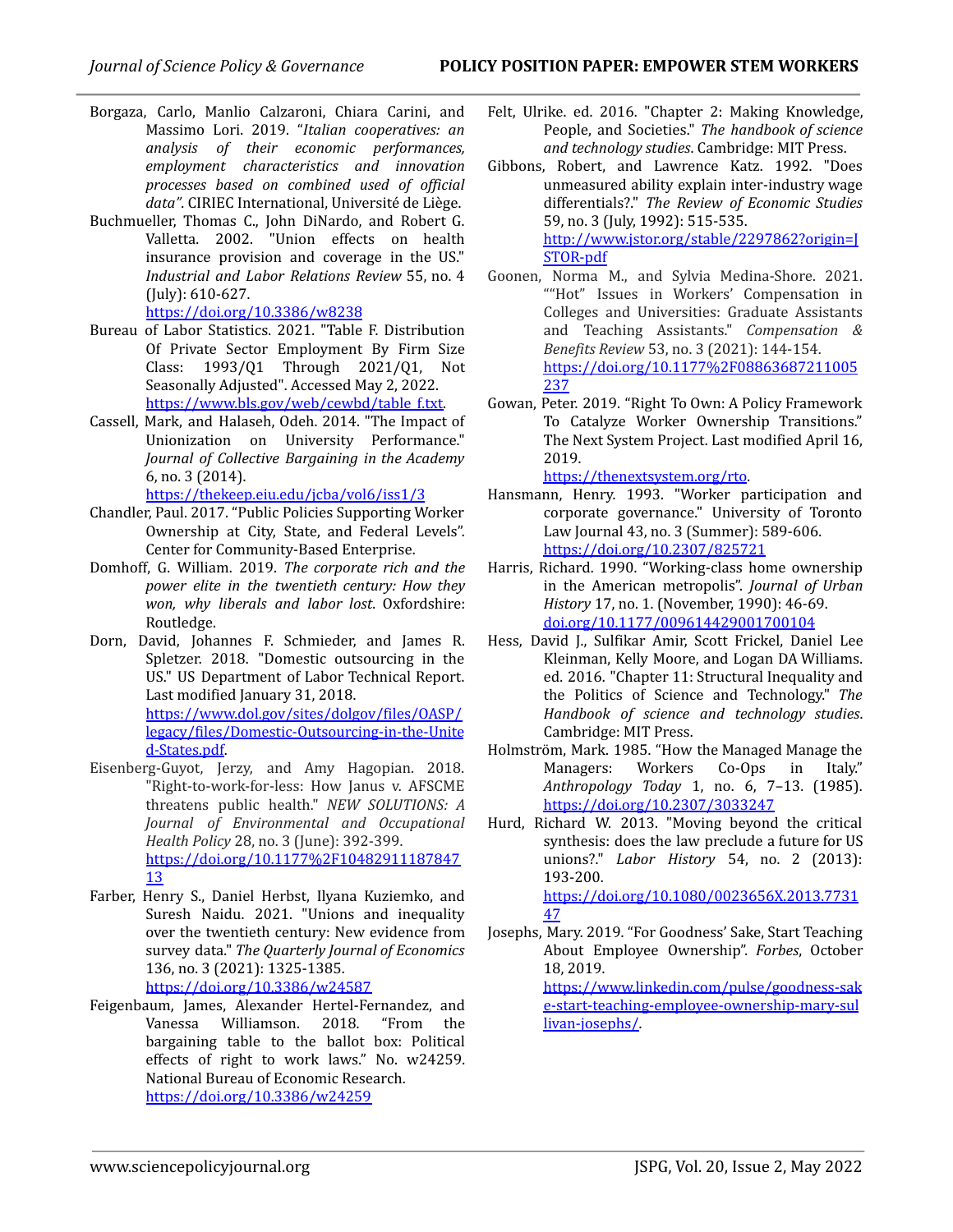- Konrad, Kornelia, Harro Van Lente, Christopher Groves, and Cynthia Selin. 2016. "Chapter 16: Performing and Governing the Future in Science and Technology." *The handbook of science and technology studies*. Cambridge: MIT Press.
- Liu, Nicholas. 2021. "UC Student Researchers Union Gains Recognition - The Santa Barbara Independent." *The Santa Barbara Independent*, December, 31. 2021. [http://www.independent.com/2021/12/31/uc](https://www.independent.com/2021/12/31/uc-student-researchers-union-gains-recognition/) [-student-researchers-union-gains-recognition/.](https://www.independent.com/2021/12/31/uc-student-researchers-union-gains-recognition/)
- Dubofsky, Melvyn, and Joseph A. McCartin. 2017. *Labor in America: A History*. New York: John Wiley & Sons.
- Oh, Seong Soo, and Gregory B. Lewis. 2011. "Stemming inequality? Employment and pay of female and minority scientists and engineers." *The Social Science Journal* 48, no. 2 (2011): 397-403. <https://doi.org/10.1016/j.soscij.2010.11.008>
- Okrent, Abigail and Amy Burke. 2021. "The STEM Labor Force of Today: Scientists, Engineers and Skilled Technical Workers". Science and Engineering Indicators 2022. Last accessed May 2, 2022. <https://ncses.nsf.gov/pubs/nsb20212>.
- Regmi, Krishna, and Andrew Ju. 2021. "Collective Bargaining Laws and Returns to STEM Majors in the Labor Market for Teachers." Accessed May 2, 2022. [http://www.krishnaregmi.com/CB\\_and\\_STEM.p](http://www.krishnaregmi.com/CB_and_STEM.pdf) [df](http://www.krishnaregmi.com/CB_and_STEM.pdf)
- Schrank, Andrew. 2019. "Rebuilding labor power in the postindustrial US*." The ANNALS of the American Academy of Political and Social Science* 685, no. 1 (2019): 172-188. <https://doi.org/10.1177/0002716219868672>
- Shapley, Deborah. 1972. "Unionization: Scientists, Engineers Mull over One Alternative." *Science* 176, no. 4035 (1972): 618-621. <https://doi.org/10.1126/science.176.4035.618>
- Schenk Jr., Tom. 2007. "The effects of graduate-student unionization." PhD diss., Iowa State University. <https://doi.org/10.31274/rtd-180813-16029>
- Schmitt, John. 2010. "Unions and upward mobility for immigrant workers". Center for Economic and Policy Research. Accessed May 2, 2022. [https://cepr.net/documents/publications/unio](https://cepr.net/documents/publications/unions-immigrants-2010-03.pdf) [ns-immigrants-2010-03.pdf](https://cepr.net/documents/publications/unions-immigrants-2010-03.pdf)
- Stansbury, Anna, and Lawrence Summers. 2020. "Declining worker power and American economic Performance." Brookings Papers on Economic Activity. Accessed May 2, 2022. [https://www.brookings.edu/bpea-articles/decl](https://www.brookings.edu/bpea-articles/declining-worker-power-and-american-economic-performance/) [ining-worker-power-and-american-economic-p](https://www.brookings.edu/bpea-articles/declining-worker-power-and-american-economic-performance/) [erformance/.](https://www.brookings.edu/bpea-articles/declining-worker-power-and-american-economic-performance/)
- Student Researchers United. 2020. "Anti-Union Communications Student Researchers United." Accessed August 6, 2020. [https://studentresearchersunited.org/anti-unio](https://studentresearchersunited.org/anti-union-communications) [n-communications](https://studentresearchersunited.org/anti-union-communications).
- U.S. Congress. House. *Protecting the Right to Organize Act of 2021*. HR 842. 117 th Cong. Introduced in House February 4, 2021. [https://www.congress.gov/117/bills/hr842/BI](https://www.congress.gov/117/bills/hr842/BILLS-117hr842rfs.pdf) [LLS-117hr842rfs.pdf](https://www.congress.gov/117/bills/hr842/BILLS-117hr842rfs.pdf)
- U.S. Congress. House. Worker Ownership, Readiness, and Knowledge Act. HR 2387. 115<sup>th</sup> Cong. Introduced in House May 4, 2017. [https://www.congress.gov/115/bills/hr2387/](https://www.congress.gov/115/bills/hr2387/BILLS-115hr2387ih.pdf) [BILLS-115hr2387ih.pdf](https://www.congress.gov/115/bills/hr2387/BILLS-115hr2387ih.pdf)
- Walsh, P., Michael Peck, and Ibon Zugasti, 2018. "Why the U.S. Needs More Worker-Owned Companies." Harvard Business Review, August 8, 2018. [https://hbr.org/2018/08/why-the-u-s-needs-m](https://hbr.org/2018/08/why-the-u-s-needs-more-worker-owned-companies) [ore-worker-owned-companies.](https://hbr.org/2018/08/why-the-u-s-needs-more-worker-owned-companies)
- Walters, Matthew, and Lawrence Mishel. 2003. "How unions help all workers." *Economic Policy Institute*, August 26, 2003. [https://www.epi.org/publication/briefingpaper](https://www.epi.org/publication/briefingpapers_bp143/) s  $b\nu$ 143/.
- Weiss, Charles. 2005. "Science, technology and international relations." *Technology in Society* 27, no. 3 (2005): 295-313.

<https://doi.org/10.1016/j.techsoc.2005.04.004>

Vieta, Marcelo, Sara Depedri, Antonella Carrano, and CFI Cooperazione Finanza Impresa. 2016. "The Italian Road to Recuperating Enterprises and the Legge Marcora Framework: Italy's Worker Buyouts in Times of Crisis." A EURICSE Report . Last modified March 31, 2016.

[https://www.academia.edu/26044213/The\\_Ita](https://www.academia.edu/26044213/The_Italian_Road_to_Recuperating_Enterprises_and_the_Legge_Marcora_Framework_Italys_Worker_Buyouts_in_Times_of_Crisis_Report_Summary_) [lian\\_Road\\_to\\_Recuperating\\_Enterprises\\_and\\_the](https://www.academia.edu/26044213/The_Italian_Road_to_Recuperating_Enterprises_and_the_Legge_Marcora_Framework_Italys_Worker_Buyouts_in_Times_of_Crisis_Report_Summary_) Legge Marcora Framework Italys Worker Buy outs in Times of Crisis Report Summary